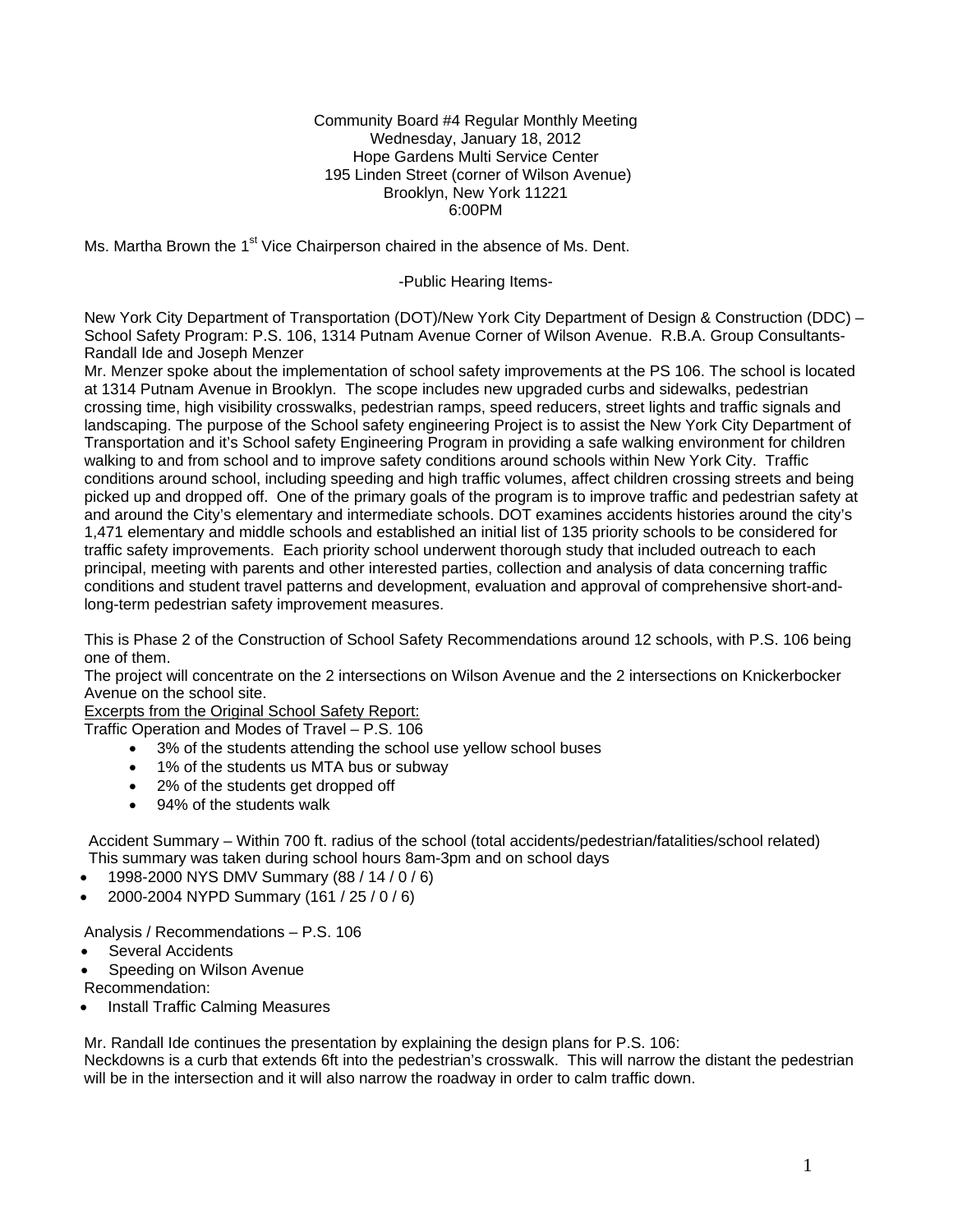Two neckdowns will be placed on Knickerbocker Avenue which is a one way thoroughfare between Putnam and Cornelia Street. Two other neckdowns will be placed on Wilson Avenue between Putnam Avenue and Cornelia Street.

Schedule:

Summer 2012 – Final Design Complete Winter 2012 – Advertise / Bid

Spring 2013 – Award / Registration

Summer 2013 – Begin Construction

Schools which are also being study and/or previously had the traffic calming measures installed in the Bushwick Community are:

- 1. I.S. 296 (Halsey School)
- 2. I.S. 383 (Philippa Schuyler School)
- 3. J.H.S. 291 (Roland Hayes School)
- 4. P.S. 86 (Irvington School)
- 5. P.S. 106 (The Edward E. Hale School)
- 6. P.S. 116 (Elizabeth L. Farrell School)
- 7. P.S. 299 (Thomas Warren Field School)
- 8. P.S. 384 (Frances Carter School)
- 9. P.S. 274 (Kosciusko School)

Ms. Martha Brown thanked Mr. Ide and Mr. Menzer, The Department of Transportation and New York City Department of Design and Construction for their presentation.

The 1<sup>st</sup> Vice Chairperson, Ms. Martha Brown asked the District Manager, Ms. Nadine Whitted to call the first roll call at 6:40PM.

**Roll Call:** 24 members present constituting a quorum.

# **Chairperson's Report:**

Ms. Brown asked for the acceptance of the agenda with any necessary corrections. The agenda was accepted by Mr. Cyril Joseph and second by Ms. Gladys Puglla-Jimenez. All board members were in favor.

The 1<sup>st</sup> Vice Chairperson Ms. Martha Brown welcomed everyone in attendance to the Community Board #4's January 18, 2012 meeting.

Ms. Whitted asked that the Elected Officials and/or their representatives introduce themselves and state their respective addresses and telephone numbers.

1) Alberto Gonzales Representing Assemblyman Vito Lopez, 434 South 5<sup>th</sup> Street, 718-963-7029

2) Karen Cherry Representing Congressman Ed Towns, 104-08 Flatlands Avenue Office, 718-272-1175

3) Abby Bello Representing Councilman Erik M. Dilan, 387 Arlington Avenue, 718-642-8664

- 4) Yamilka Mena Representing Councilmember Diana Reyna, 217 Havemeyer Street, 718-963-3141
- 5) Michael Olmeda Representing Senator Martin Dilan, 786 Jamaica Avenue, 718-573-1726
- 6) Barbara Medina Representing Assemblyman Rafael L. Espinal, 840 Jamaica Avenue, 718-235-5627

Representatives from City, State or Federal Agencies:

- 1) Zulma Novoa NYC Dept. Of Health & Mental Hygiene, 485 Throop Avenue, 646-253-5855
- 2) Magdalena Mangual Wyckoff Heights Hospital Medical Center, 718-508-4669
- 3) Judy Kamilhor Brooklyn Public Library, 718-230-2014
- 4) Sgt. Caggiano NYPD Community Affairs Brooklyn Outreach Unit, One Police Plaza, 718-368-6507
- 5) PO Franco 83rd Precinct Community Affairs Unit, 718-574-1697
- 6) Ben Colombo Department of Buildings, 210 Joralemon Street, 718-802-3726
	- 7) FDNY Battalion 28, 392 Himrod Street, 718-965-8328

# **District Manager's Report:**

Ms. Whitted brought attention to the recent fires in Bushwick. Sunday, January 15<sup>th</sup> their was a fire on Decatur Street were a little 7 year old boy lost his life, and on January 17<sup>th</sup> there was a fire on Himrod Street and Cypress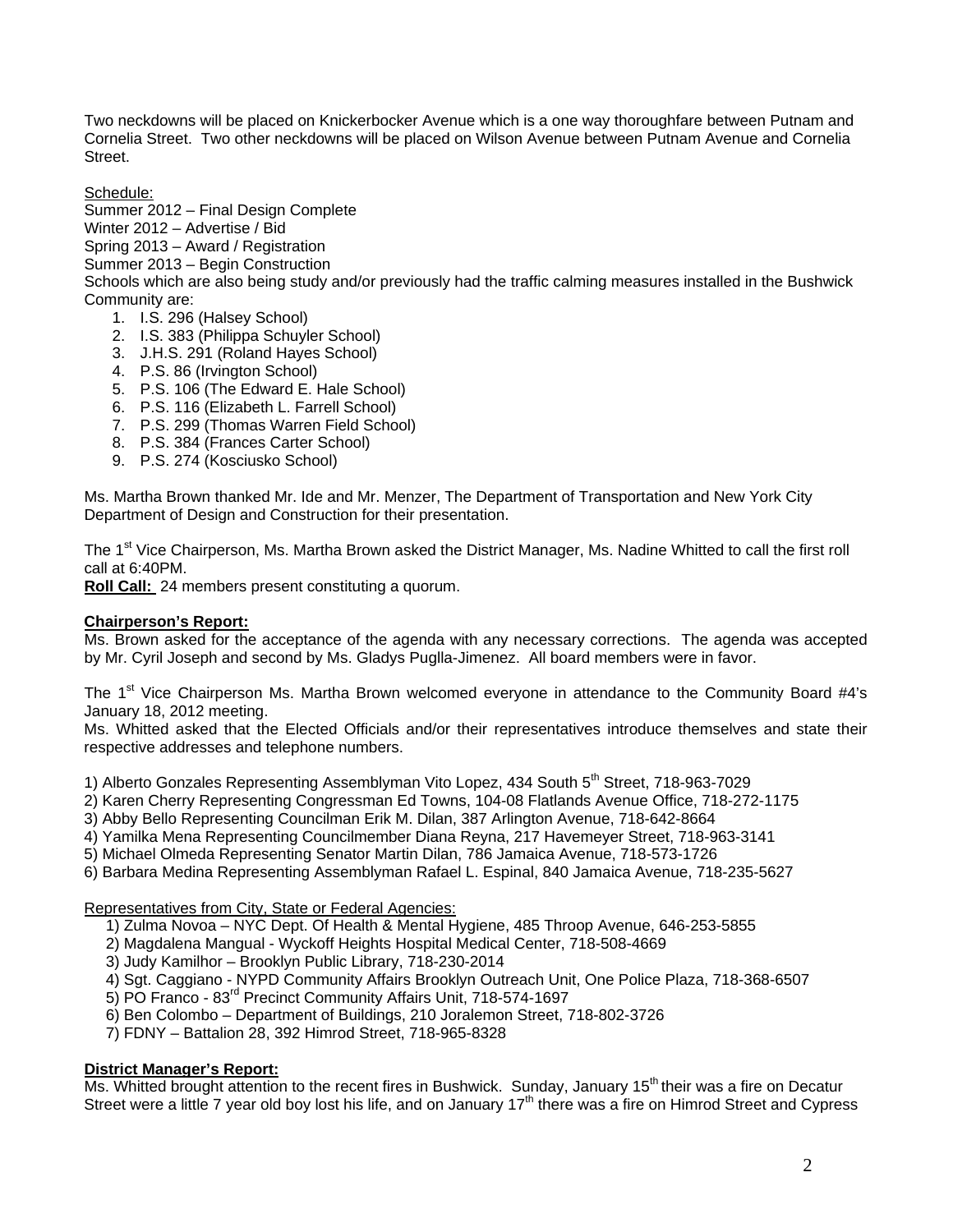Avenue. The District Manager asked that everyone be careful when using heaters, lighting candles or utilizing stoves for heat. Please call 311 if you are having a heating issue so that they can assist you.

On Wednesday, February 1, 2012 there will be a community meeting at I.S 296 to talk about the schools closing. The school has been recently renamed after the community board's former Chairperson Mrs. Anna Gonzales. The meeting will be held at the school which is located at 125 Covert Street (between Central & Evergreen Avenues) at 6:00PM. All concern persons are asked to attend.

The District Manager met with the operators of the Masonic Temple located at Bushwick & Gates Avenues. From the outside the building looks like a landmark building, however there is much needed work to be done on the inside. The members would like to let the community know that they are still there and that they are viable. It was suggested to them that they get involved by coming to the various meetings. To let the community know that they are trying to reorganize it was suggested that they do something that would help the seniors in the area or the community.

It was noted that no member from the Masonic Temple was present at tonight's community board meeting.

The Parks & Recreation Committee (PRC) will be scheduled to have a meeting soon and notices will be mailed out shortly.

The Health, Hospitals and Human Services Committee (HHH) will be scheduled to have a presentation from the NYC Department of Health regarding HIV and AIDS and the impact that it is having on the community. The Housing Land Use Committee (HLU) will have its next meeting on Tuesday, January 31, 2012 at 6PM, 315 Wyckoff Avenue.

# **Committee Reports**

Environmental Protection/Transportation Committee (EPT): Mr. Eliseo Ruiz, Committee Chairperson, Thursday, January 5, 2012, 10:00AM Location: 315 Wyckoff Avenue, 2<sup>nd</sup> Floor

Members Attended: Eliseo Ruiz

Others in Attendance: District Manager Nadine Whitted, Willie Morales (Community Associate), Glorybee Taveras (DDC), Randell Ide (RBA Group), Kim Lua (DDC), Jorge Tua (DDC), Hanan Bashjarnish (DOT), Joseph Menzer (RBA Group)

Items Discussed:

NYC Department of Transportation Safe Routes to Schools – HWCSCH3E1 – P.S. 106, Edward E. Hale School

Ms. Martha Brown motioned to accept the Public Hearing Agenda Item regarding the NYC DOT/DDC School Safety Program Proposal for the Curb Extension at P.S. 106, located at 1314 Putnam Avenue on the corner of Wilson /Knickerbocker Avenues and the vicinity thereof.

The motion was second by Mr. Omar Lopez. All members present were in favor, motion was passed.

Public Safety Committee (PSC): Ms. Barbara Smith, Committee Chairperson, Tuesday, January 10, 2012, 6PM Location: 83<sup>rd</sup> Pct., 480 Knickerbocker Avenue

Members Attended: Barbara Smith, Gladys Puglla, Rev. Grace Aytes, Elvena Davis, Freddy Fowler, Avellar Hansley, Linda Mckinley, Mary McClellan

Others in Attendance: Nadine Whitted, DI Capasso & PO Franco (83<sup>rd</sup> Precinct), Yury Bekerman, Benjamin Warren, Lisa Gartner, Felix Garcia, Martha Rosado, Julia Huffman, Juan Vargas, Bienvenido Paulino, Chad Hensel, Derek Vernon, Jay Zimmerman, Patrick Agard Item Discussed:

Request for NYS Liquor Authority Licenses

- 1) Baby Cobra Coalition 6 Wyckoff Avenue Recommendation: On Hold
- 2) El Castillo Bar & Restaurant 189 Wilson Avenue Recommendation: Approved with conditions
- 3) Dinorah's Bar & Grill 1260 Myrtle Avenue Recommendation: Denied
- 4) Johnson's 369Corp 369 Troutman Street Recommendation: On Hold
- 5) J.P.P. Industries, LLC 1338 Bushwick Avenue Recommendation: Approved
- 6) Yursia LLC Restaurant/Bar 247 Starr Street Recommendation: Approved
- 7) Restaurant (Name to be determined) 4 Stanwix/44 Jefferson Street Recommendation: Approved
- 8) Golden Mullet LLC Restaurant 1084 Flushing Avenue Recommendation: Approved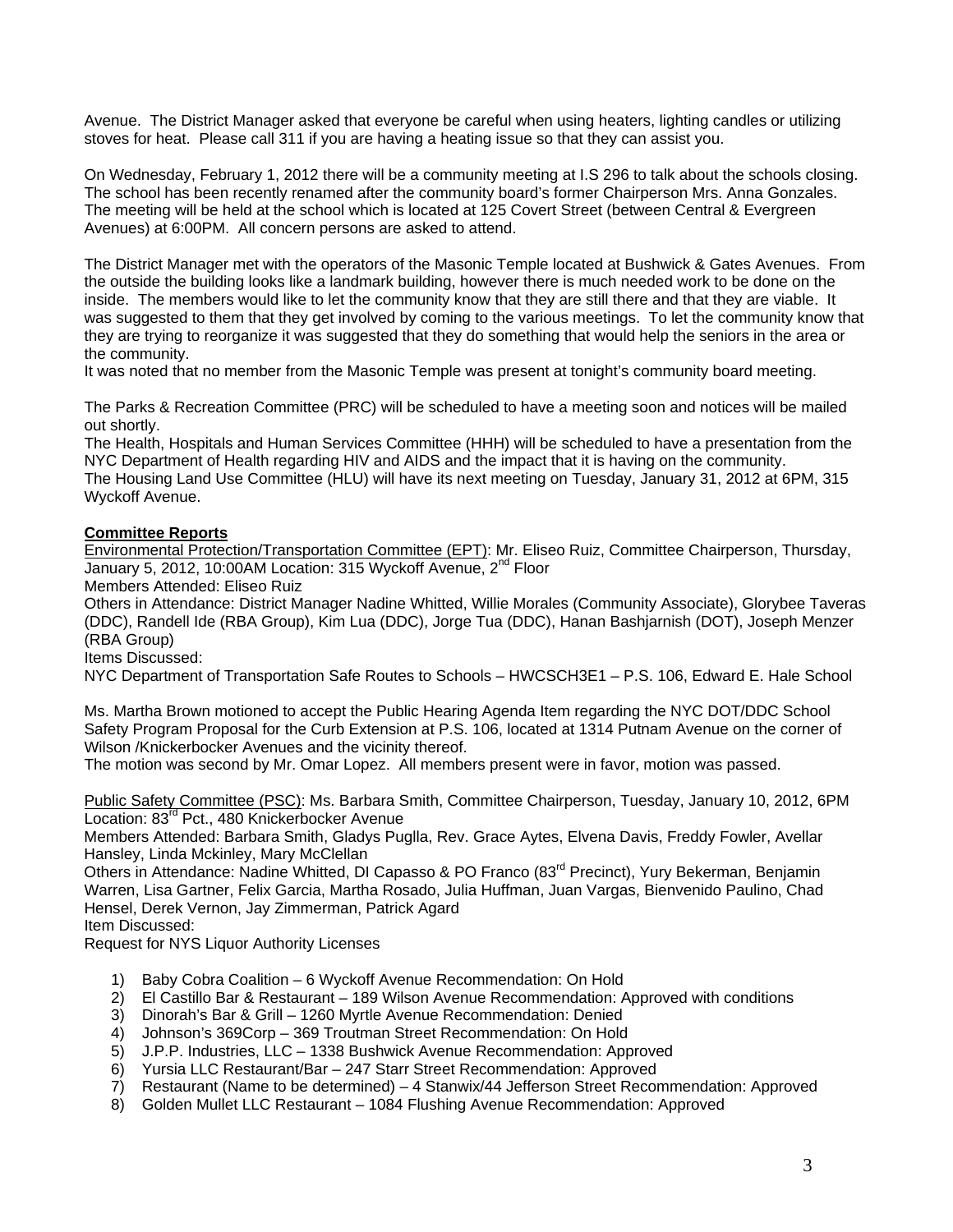- 9) Acosta Food Corp. 323 Linden Street Recommendation: Denied
- 10) The Bodega Tavern 24 St. Nicholas Avenue Recommendation: Approved

Additional Recommendations:

Letters will be written to the New York State Liquor Authority concerning the following two locations at the request of the 83<sup>rd</sup> Precinct.

- 1) Mango's Tropical Lounge 15 Jefferson Street
- 2) Cucharamama 234 Knickerbocker Avenue

The District Manager stated that the board is concern with protecting the community. Any establishment known to be presenting a problem in the community and they have a NYS Liquor License please feel free to contact the Community Board's office with your concerns. Please call Ms. Whitted at 718-628-8400, 315 Wyckoff Avenue, Brooklyn, New York 11237

Establishments that have a denied recommendation at present can be changed to an approved recommendation at a later date.

The 83<sup>rd</sup> Pct. Community Affairs Unit will follow up on any complaints concerning establishments that should not be selling liquor or causing any type of disturbance in the community. Please call Police Officer Franco at 718- 574-1697

Mr. Omar Lopez stated that he felt/noticed that during meetings some people can get a little long winded and seem to talk in circles. In an effort to allow everyone to pay attention to what is being discussed he suggested that everyone keep their comments as brief as possible, keep it efficient and keep it moving.

Ms. Brown responded some evenings we can move along when people know what is going on; other times when some do not know what is going on taking the extra time to explain is necessary. The only question that is a stupid question is the one that is not asked she noted. So taking the time to do some explaining and ultimately, getting home a little later is fine; because this is a forum for our community. We do not want anyone leaving the meeting not understanding what went on and then calling the next day saying that they did not understand. We want everyone to be fully briefed on what goes on at our meetings.

#### **Recommendations:**

Mr. Cyril Joseph made a motion to accept the Public Safety's report as read. The motion was second by Ms. Elvena Davis. All members present were in favor. Motion passed.

#### **New Business:**

Mr. Austen Martinez stated that he'd attended a meeting that Councilmember Eric Dilan attended along with the other council members that cover the Broadway area. Mr. Martinez stated that two of the council members were not aware of the lack of lighting on the Broadway towards the Eastern Parkway area. Mr. Martinez stated that Councilmember Dilan and other elected offices will put their monies together so that there will be proper lighting in that area. He believes that in a couple of months there will be a change on Broadway.

The District Manager responded by stating that the Community Board appreciates members going to other meetings because that is how we can get information. The board will stay close to Mr. Martinez as he communicates with the Elected Officials that were at that meeting so that we can get those lights that we have been requesting for 10 years.

Mr. Victor Villamar: Tax laws have changed!!! Make sure that your account/bookkeeper keeps proper records. His office can help.

Do you know of any undocumented Ecuadorians? The Ecuadorian government has a lot of new benefits that can help them with their situation. For more information call his office at: 347-995-3136 located at 695 Knickerbocker Avenue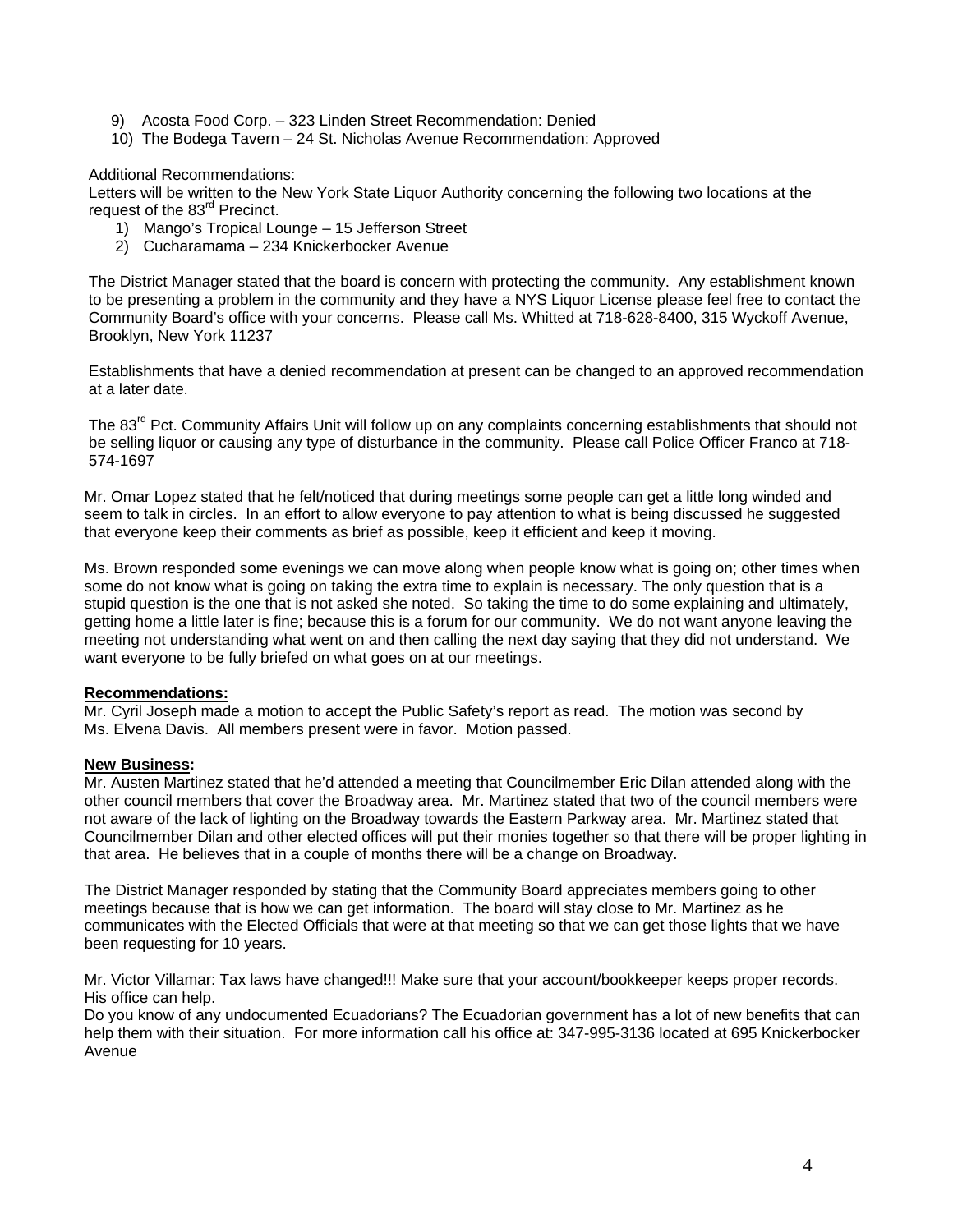# **Announcements:**

Assembly Member Rafael L. Espinal Jr.: Hosting a Town Hall Meeting on "Public Safety" Informing the community about their agencies and working together to identify solutions. Guest Speakers: Senator Martin M. Dilan, Charles I. Hynes' District Attorney Office, Deputy Chief of 75<sup>th</sup> Precinct Jeffery B. Maddrey and Councilman Erik Dilan

John us and let your voice be heard on Thursday, February 9, 2012 at 6:30pm, Cypress Hills-Fulton St. Senior Center, 3208 Fulton Street, Brooklyn, NY 11208

Judy Kamilhor, Brooklyn Public Library: "What Do You Want To Plug Into? Making the News"

Mondays January 23, 30 & February 6, 2012 at 4:00 -5:45pm Washington Irving Library, 360 Irving Avenue In this three-week series, explore what makes information news, who creates it and how news is changing with today's media? Participants will use current media such as print, video, podcasts and blogs to create their own news reports on subjects important to them. For students 13 to 17 years of age. For more information, visit the BPL online at [www.brooklynpubliclibrary.org](http://www.brooklynpubliclibrary.org/) or call 718-628-8378

PO Franco, 83<sup>rd</sup> Precinct: "Cash for Guns"! Turn in an operable handgun, no questions asked. Saturday, January 28, 2012, turn in a weapon and receive a \$200 bank card for operable handguns and receive a \$20 bank card for operable rifles and shotguns. Drop off site open 10:00am to 4:00pm at Bedford Central Presbyterian Church, 1200 Dean Street (corner of Nostrand Avenue), Brooklyn, New York 11216, 718-467-0740 Frequently Asked Questions:

- 1) How do I bring a gun to the drop off site? Guns must be placed in a plastic or paper bag or box
- 2) Can I transport the gun in a car? If transporting the gun by car, the gun must be transported in the truck of the car.
- 3) When do I get the cash card? After the gun is screened by officers and determined to be operable, you will be issued a cash card.
- 4) Can I surrender a rifle or shotgun? Yes, rifles and shotguns will be accepted. However, the payout for rifles and shotguns is only \$20.
- 5) How many guns can I surrender? You man surrender as many guns as you wish, but you will only receive payment for up to three guns.
- 6) Is there a phone number to call for more information? Yes, you can call 311 for information regarding the Brooklyn Gun Buy Back Program to Reduce Violent Crime.
- 7) Can any member of the public surrender a gun? Active or retired law enforcement officers and licensed gun dealers are not eligible to participate in the program.

Trenise Wright, Save the Date!!! "A Black Tie Affair": Saturday, April 14, 2012 for the First Pastoral Anniversary Banquet of Pastor Odolph Wright. For more information please contact Trenise Wright at 718-825-4672 Register at [jubilee.2012@yahoo.com](mailto:jubilee.2012@yahoo.com) the first 50 people that register and attend the event will receive a free gift.

Heidi Kleister, Boswyck Farms: Boswyck Farms is a hydroponic research, development and education company based in Bushwick, Brooklyn. Their goal is to feed the brain, the body and the workforce through community empowerment to grow fresh produce. Ms. Kleister thanked the community because in one month they have raised \$16,540 to fund the greenhouse and to get them started. On February 25, 2012 there will be a tour and a after party at the Bushwick Campus High School located at 400 Irving Avenue For more information see www.egostationny.org

Maggie Finn, Bushwick Starr: Gonna See a Movie Called "Gunga Din" starting January 25-February 11, 2012, Wednesdays-Saturdays. Preview January 24 (\$10) all shows are \$15 and Veterans are Free Located at 207 Starr Street, Brooklyn, NY, for more information: [www.thebushwickstarr.org](http://www.thebushwickstarr.org/) An examination of aural stories collected from veterans layered against a visual journey that follows the archetypal characters of American War Film, Gonna See a Movie Called "Gunga Din" examines the cinematic depiction of the American soldier juxtaposed with stories shared by men and women who have served.

Wyckoff Heights Medical Center: At some point in life, we all need to reach out for a helping hand…Are you ready to see how we can help you? We provide the following services: